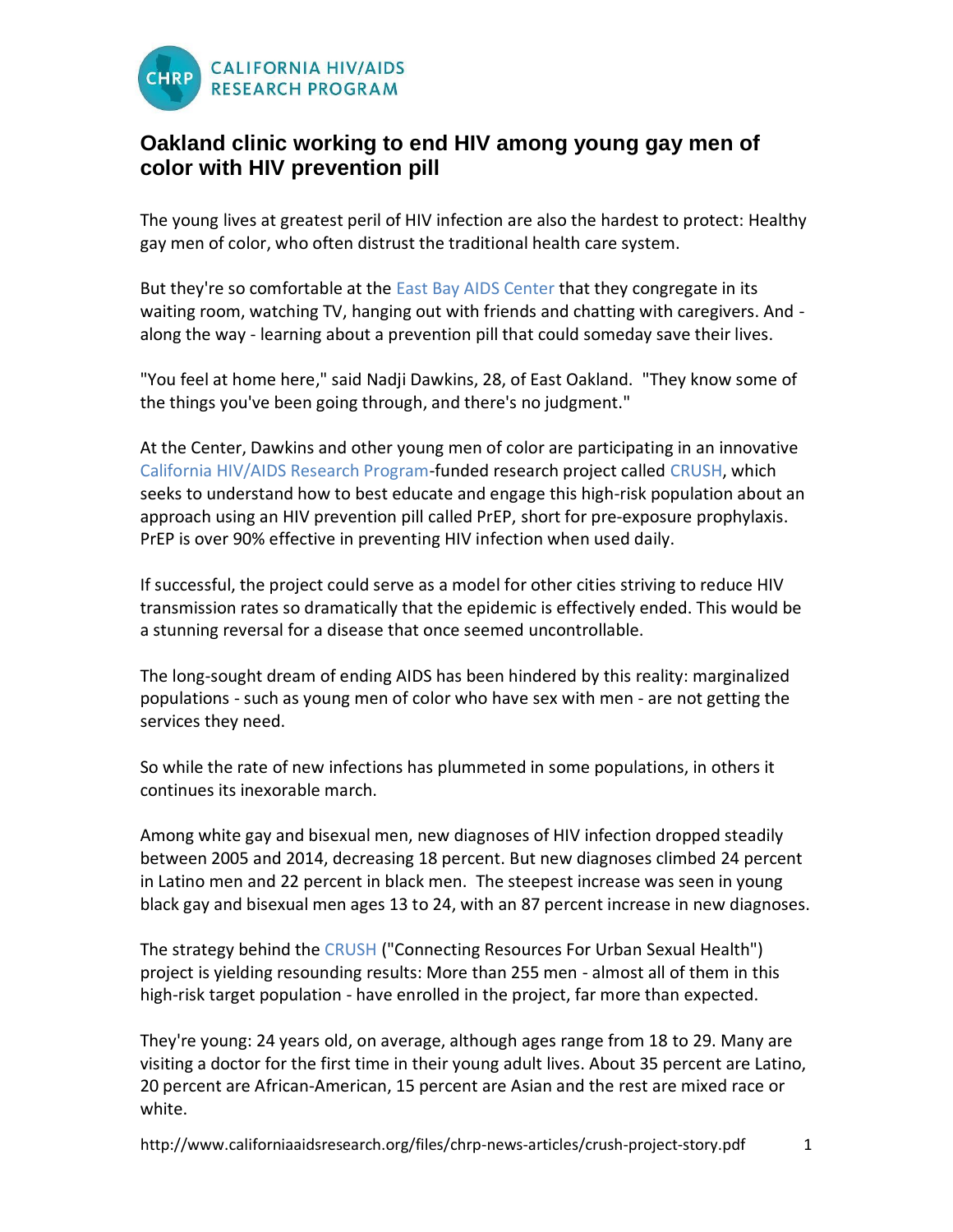Their first visit is often casual and incidental; they may just be accompanying a friend to the Center, which serves approximately 1,500 East Bay residents living with HIV or AIDS. Or they're stopping by to get tested and treated for other sexually transmitted infections.

And while researchers predicted that fewer than half of HIV negative young men coming in to the Center would ask for PrEP, so far nearly everyone asked for PrEP, said Dr. Jeffrey Burack, co-medical director of the East Bay AIDS Center at Alta Bates Summit Medical Center in Oakland and co-investigator of the research project.

In fact, so many young men are participating in the study, funded by a \$6 million grant from CHRP, that more supplies have been ordered from drug manufacturer Gilead Sciences of Foster City, which is donating the drug product (Truvada, the HIV prevention pill).

There's another important finding: Young men are adhering to PrEP's rigorous daily regimen as well as older adults, researchers found. This contradicts traditional assumptions that young adults can't handle the discipline of daily medication.

There isn't enough data yet to reveal whether the young men are taking greater sexual risks because of PrEP, which could boost their rates of syphilis, gonorrhea or other infections.

Dawkins said that he's paying closer attention to his health since joining the study. "Even though Truvada has made the risk of HIV less of an issue for me, I actually wear condoms more now than I used to. I do it because I'm more aware of protection."

"It changes the game," he said. "I believe that it is the first time that we can take more an active appropriation of our sexual health - not just play Russian Roulette."

The science behind PrEP is easy. The pill, called Truvada, is made of two antiretroviral drugs that essentially coat certain cells of the immune system, blocking HIV from gaining a foothold.

The hard part is getting healthy high-risk young men of color to use it, especially as part of a research study.

"It is tough to convince them it is safe to get care - especially when there is nothing wrong with them," Burack said. "The most effective way is having their peers trust us."

There's a cloud over research volunteerism in some communities due to the abuses of the U.S. Public Health Service's "Tuskegee Study," when a large group of rural black men went untreated for [syphilis](http://www.thebody.com/content/art17221.html?ic=4001) between 1932 and 1972, even after penicillin had become the standard of care, said Dawkins.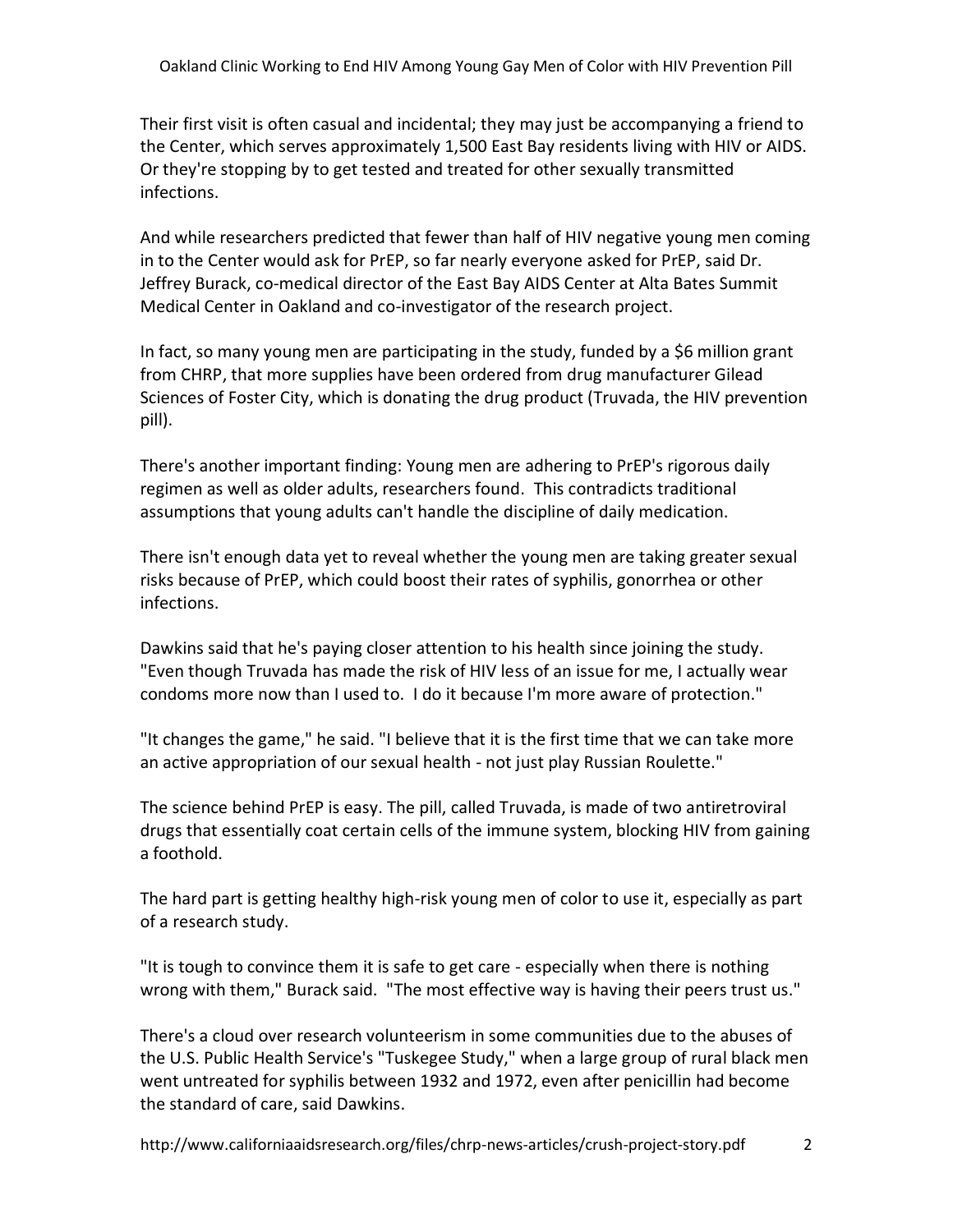And there are lingering allegations that HIV was concocted by the federal government to destroy people of color, a conspiracy theory promulgated by post-apartheid South African President Thabo Mbeki and preacher Rev. Jeremiah Wright.

"Historically, people of color have distrust with the medical field, in general," said Dawkins. "People still think certain things are government implemented - that AIDS is a government thing to kill people off."

There is also worry over cost, loss of time from work or the stigma of being identified as gay, he said.

That's why the message of the CRUSH project is one of personal empowerment: "Take Charge Of Your Sexual Health And Have Fun," its [website](http://www.crush510.org/) asserts. And it includes PrEP as part of a much larger package of helpful preventive services.

Their approach is working for subtle, but profound, cultural reasons: young men in this community - whether HIV positive or not - have many close and trusting ties within their wide social networks. They exchange ideas, information and experiences. So when one person has a good experience with CRUSH, their friends get curious.

"Young people travel in packs," said Ifeoma Udoh, co-investigator and project director. "The appointment will be for one patient but they'll bring in five friends and hang out."

Accompanying friends will often ask: " ''What's this clinic about?' "said Michael LaCorte, CRUSH Retention Coordinator. "They end up becoming patients."

At first, the CRUSH project wasn't too inviting. So it got a facelift. Staffers took down gloomy wall posters and redesigned its website.

"It was horrendous," said Udoh. "We had stock photos on the website that were these sad, disheartened faces - young men with their hands on their cheeks - "Oh, no, I have a Sexually Transmitted Infection!" It was depressing. Horrible. So they came down."

Added Dawkins: "The wording was cheesy," he laughed. "Who would actually say this stuff? Maybe 'back in the day,' but not now."

The new site features an image of a strong, muscular man, gazing out to sea; think retired NBA basketball player Jason Collins, ESPN's LZ Granderson or singer-songwriter Frank Ocean.

Its logo is fun and edgy: "Your pleasure is our pleasure."

"The face of HIV is not how it was 30 years ago, with somebody looking like they're near death," said Dawkins, who serves on the project's Community Advisory Board and

http://www.californiaaidsresearch.org/files/chrp-news-articles/crush-project-story.pdf 3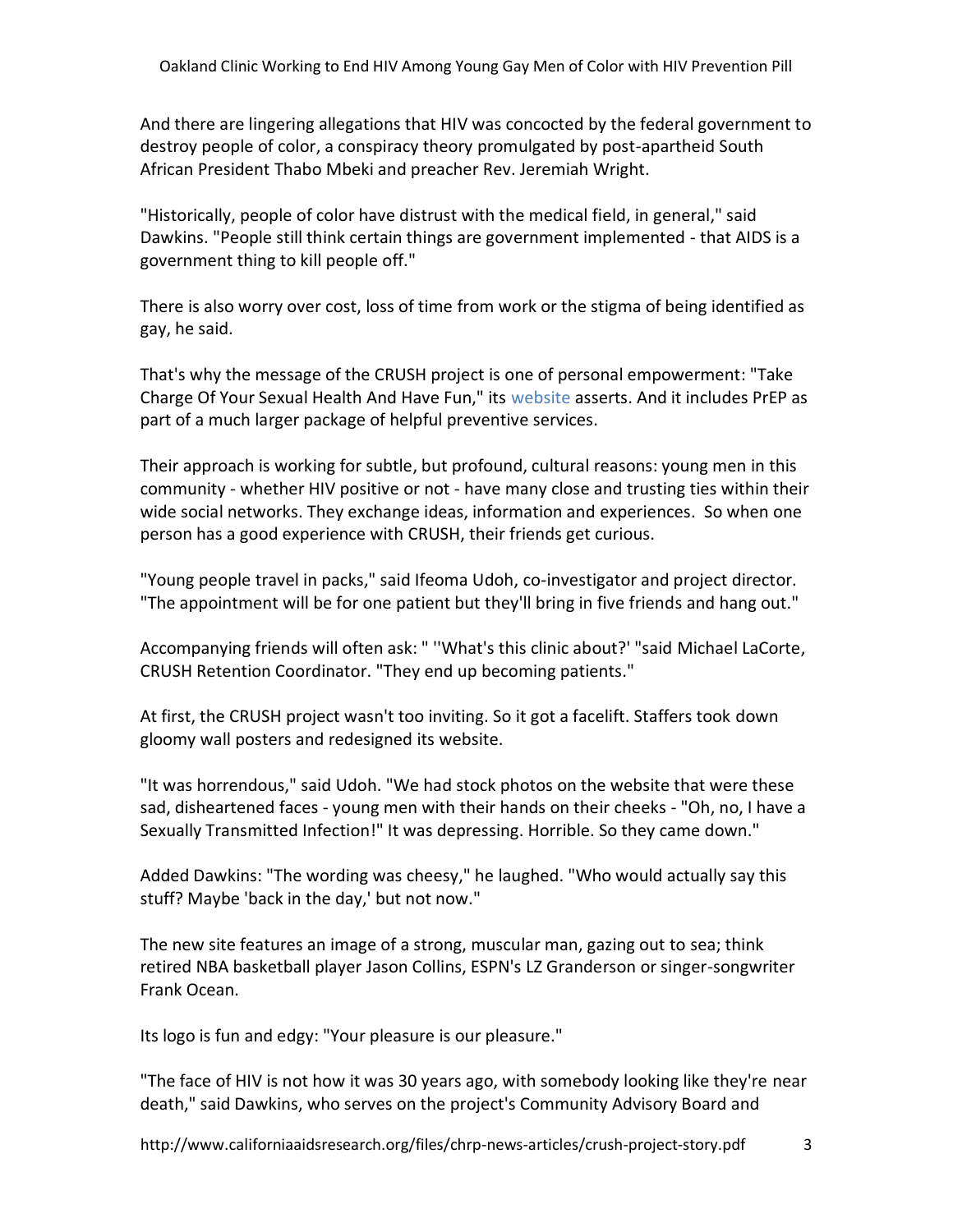recommended the changes. "That was the reality of it back then, but now it is "Yeah, you have it. But you could still live a long and prosperous life. You're still, like, normal."

Other changes were implemented, as well. Appointment scheduling is flexible. There's greater use of texting and social media to remind patients when it's time for a visit. The youth have their own 'check-in' section, separate from older adults.

"Young people can come through the door and not be negatively seen if they don't make appointments on time. The idea was to reduce the formality," said nurse practitioner Jessica Horwitz, the project's clinical director.

A youth-focused team - including a nurse practitioner, social worker, peer mentor and advocate - provides the care. PrEP doesn't stand alone as an HIV prevention method it's delivered as part of other general sexual health care and intensive counseling about sex risk education. These so-called "wraparound services" - an approach pioneered by the program Downtown Youth Clinic, part of the East Bay AIDS Center - support young people to stay in care, the team says.

"The idea is to prove and demonstrate that this particular model of 'wrapping' PrEP into other sexual health care services is viable, so that other clinics are incentivized to do these kinds of things in their communities," said Udoh.

There's national debate over whether PrEP is better delivered by primary care providers or HIV experts like those at CRUSH. This team is convinced that their HIV experience gives them a special advantage: they're already skilled in managing the health issues of at-risk populations. Many of the staff are gay men of color. One provider is openly HIVpositive, an experience he shares with clients. Another lost his partner to HIV. There's 24-hour access to a doctor. The team knows the medications, and they're skilled counselors.

"Since we're already set up to serve this population, it is easy to extend what we do to the at-risk population," said Horwitz. "The hard part is already in place. Our staff is devoted to this - which wouldn't happen in a primary care center."

"You can't just have people show up for a doctor's visit and leave - that doesn't keep this population engaged," she said.

Each time a young man enters the door, LeCorte tries to quickly build rapport. "I'll get their back story. Make small talk," he said. "Then I'll explain every step of the visit and introduce them to every person they'll interact with, so there's more trust. I'm not shocked at the stuff they say. I'll say 'That's OK' and applaud them for coming in. If they're scared and vulnerable, I tell them 'You're not the only one to go thru this stuff.' "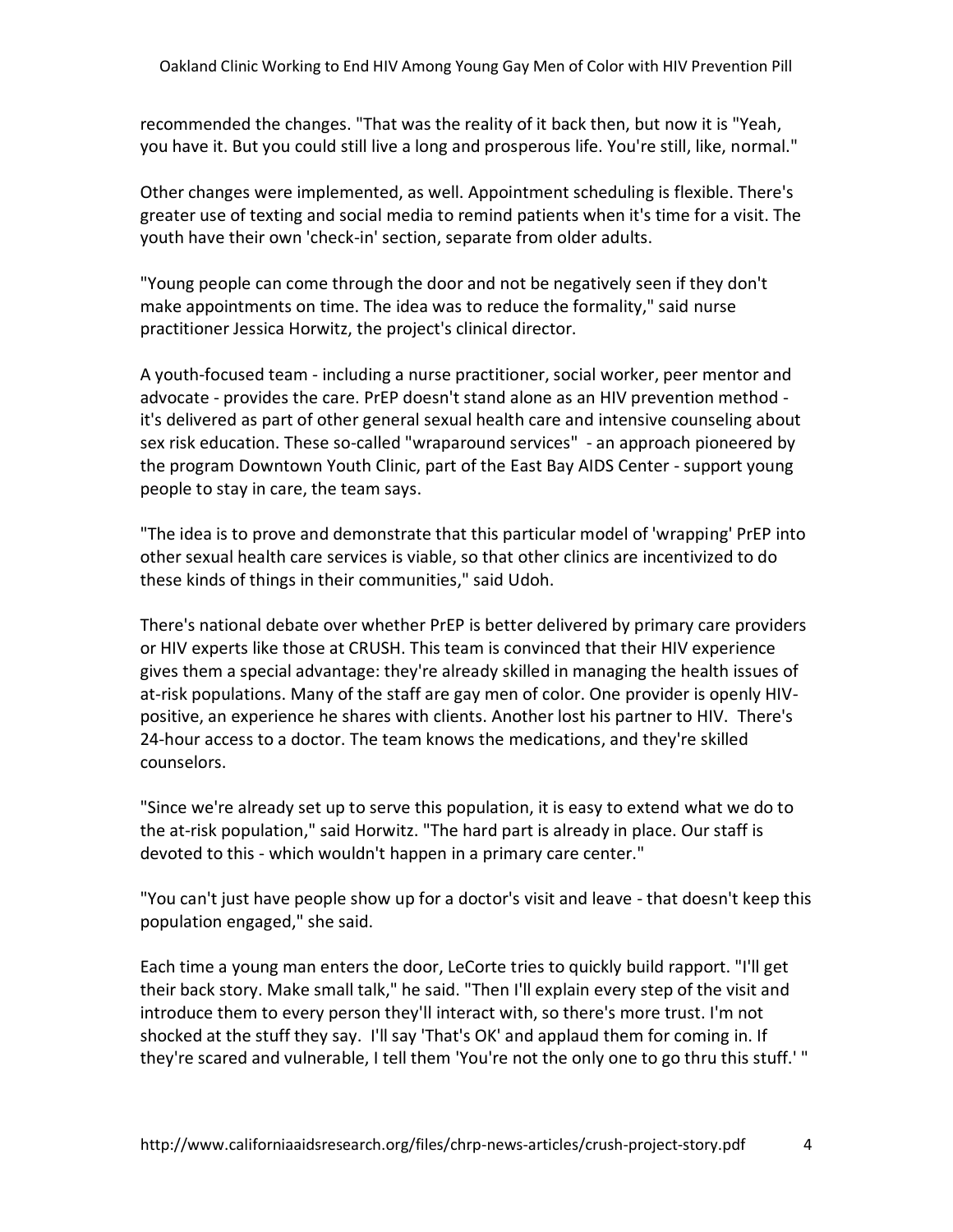The tone is what staff proudly call "sex positive." They assume that young people are having sex, rather than assuming they're not. "This makes it easier to ask what they are doing and with whom they are doing it. It is not a judgment - but an appropriate concern," said Horwitz.

Words matter. Young men are not asked "Do you use condoms?" but "Tell me about your condom use." You get more information that way, said Horwitz. "It makes it far easier for them to say: 'Sometimes I do and sometimes I don't.' "

They take time to empower men to care about their own health - something as simple as, say, teaching them how to do a self-rectal swab. " 'You can do it yourself,' Horwitz tells them. " 'You don't need to have me, who you just met, do it.' That makes people want to come back."

Most importantly, they resist blame and finger-wagging. Questions are posed about "condomless" sex, not "unsafe" sex. And they steer clear of categories or labels, instead asking about specific behaviors. They don't ask "Do you consider yourself gay?" but rather "Who do you have sex with?"

Preventive medication is just part of this long and thoughtful conversation. It's just an option - maybe not right now, but perhaps later, they say. They answer the usual questions: Side effects? How long does it take to work? What kind of follow-up is needed?

"I tell them that PrEP is like HIV birth control," LeConte said. "The light goes on. They say 'That makes sense.'"

"They keep it in their mind as an option. And more than likely, later along the line they'll follow up. They'll say: "I am at a place where I can commit to a pill every day," he said.

Added Udoh: "One pill a day has become so normalized in reproductive health care. But it's got a long way to go before being normalized in HIV prevention."

The goal isn't to get everyone on medication, they add. Instead, they aim to give everyone access to general sexual health care - and then include medication, if appropriate, said Burack. He believes that PrEP's Truvada pill isn't something that should be offered uncritically to a large group of people. Rather, there are "seasons of risk" - times when people are at lower risk due to celibacy or stable monogamous relationships, and times of higher risk.

The average participant takes Truvada nine out of 12 months, the study has found. For instance, a young man may take it for three months, then quit, then resume for another six months.